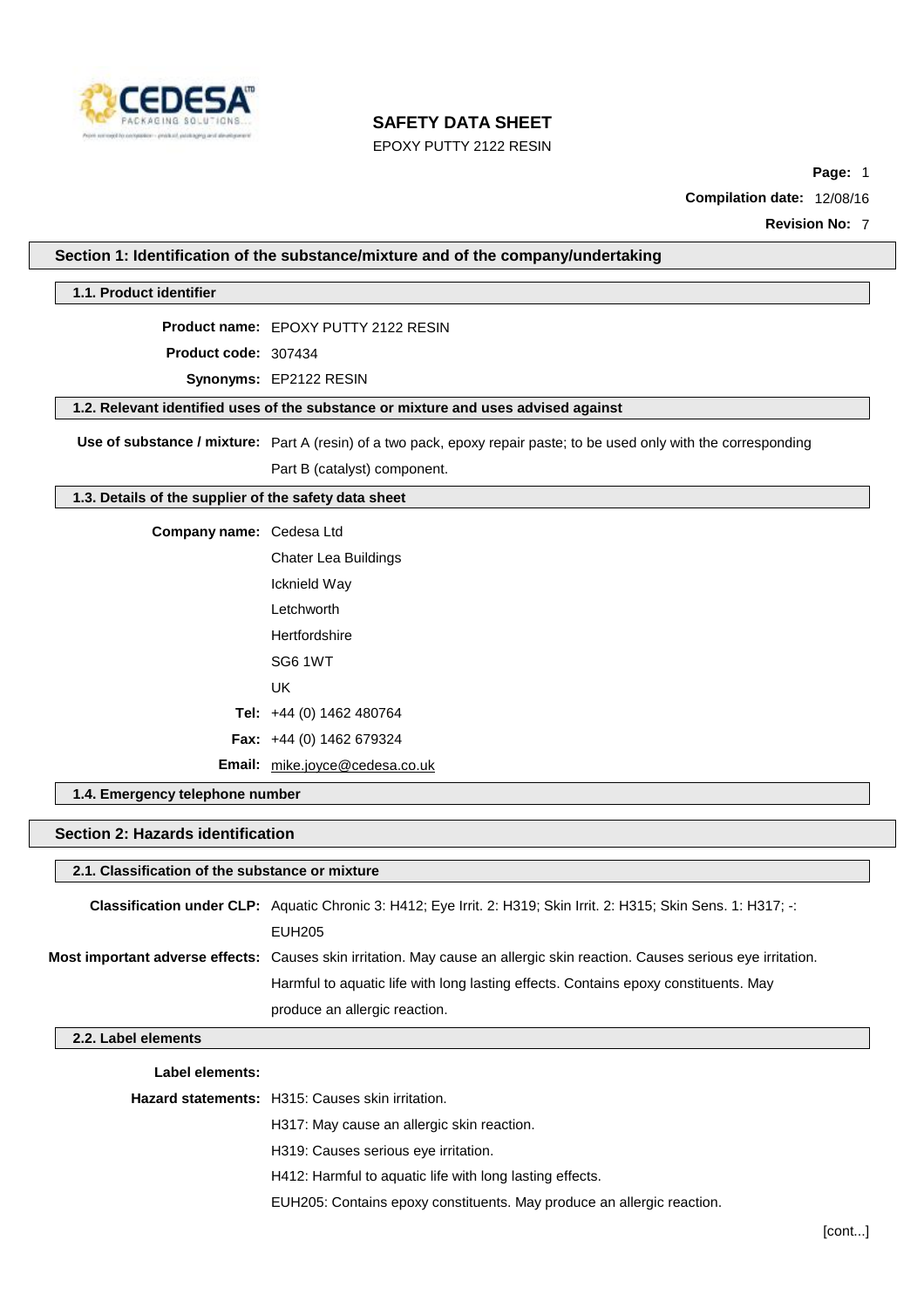# EPOXY PUTTY 2122 RESIN

**Page:** 2

**Hazard pictograms:** GHS07: Exclamation mark



**Signal words:** Warning

|                    | <b>Precautionary statements:</b> P264: Wash hands thoroughly after handling.      |
|--------------------|-----------------------------------------------------------------------------------|
|                    | P273: Avoid release to the environment.                                           |
|                    | P280: Wear protective gloves/protective clothing/eye protection/face protection.  |
|                    | P302+352: IF ON SKIN: Wash with plenty of water.                                  |
|                    | P305+351+338: IF IN EYES: Rinse cautiously with water for several minutes. Remove |
|                    | contact lenses, if present and easy to do. Continue rinsing.                      |
|                    | P321: Specific treatment (see information on this label).                         |
|                    | P332+313: If skin irritation occurs: Get medical advice/attention.                |
| 2.3. Other hazards |                                                                                   |

**PBT:** This product is not identified as a PBT/vPvB substance.

# **Section 3: Composition/information on ingredients**

# **3.2. Mixtures**

### **Hazardous ingredients:**

TALC

| CAS.                       | PBT / WEL                                               | <b>CLP Classification</b>                                                                  | Percent   |
|----------------------------|---------------------------------------------------------|--------------------------------------------------------------------------------------------|-----------|
| 14807-96-6                 | Substance with a Community<br>workplace exposure limit. |                                                                                            | 10-30%    |
|                            |                                                         |                                                                                            |           |
| 1317-65-3                  | Substance with a Community<br>workplace exposure limit. | ٠                                                                                          | 10-30%    |
|                            |                                                         |                                                                                            |           |
| 25068-38-6                 |                                                         | Eye Irrit. 2: H319; Skin Irrit. 2: H315;<br>Skin Sens. 1: H317; Aquatic Chronic 2:<br>H411 | 10-30%    |
| SILICA QUARTZ              |                                                         |                                                                                            |           |
| 14808-60-7                 | Substance with a Community<br>workplace exposure limit. | $\blacksquare$                                                                             | 10-30%    |
| <b>MAGNESIUM CARBONATE</b> |                                                         |                                                                                            |           |
| 546-93-0                   | Substance with a Community<br>workplace exposure limit. |                                                                                            | $1 - 10%$ |
|                            |                                                         | BISPHENOL A-(EPICHLORHYDRIN) {REACTION PRODUCT}                                            |           |

# **Section 4: First aid measures**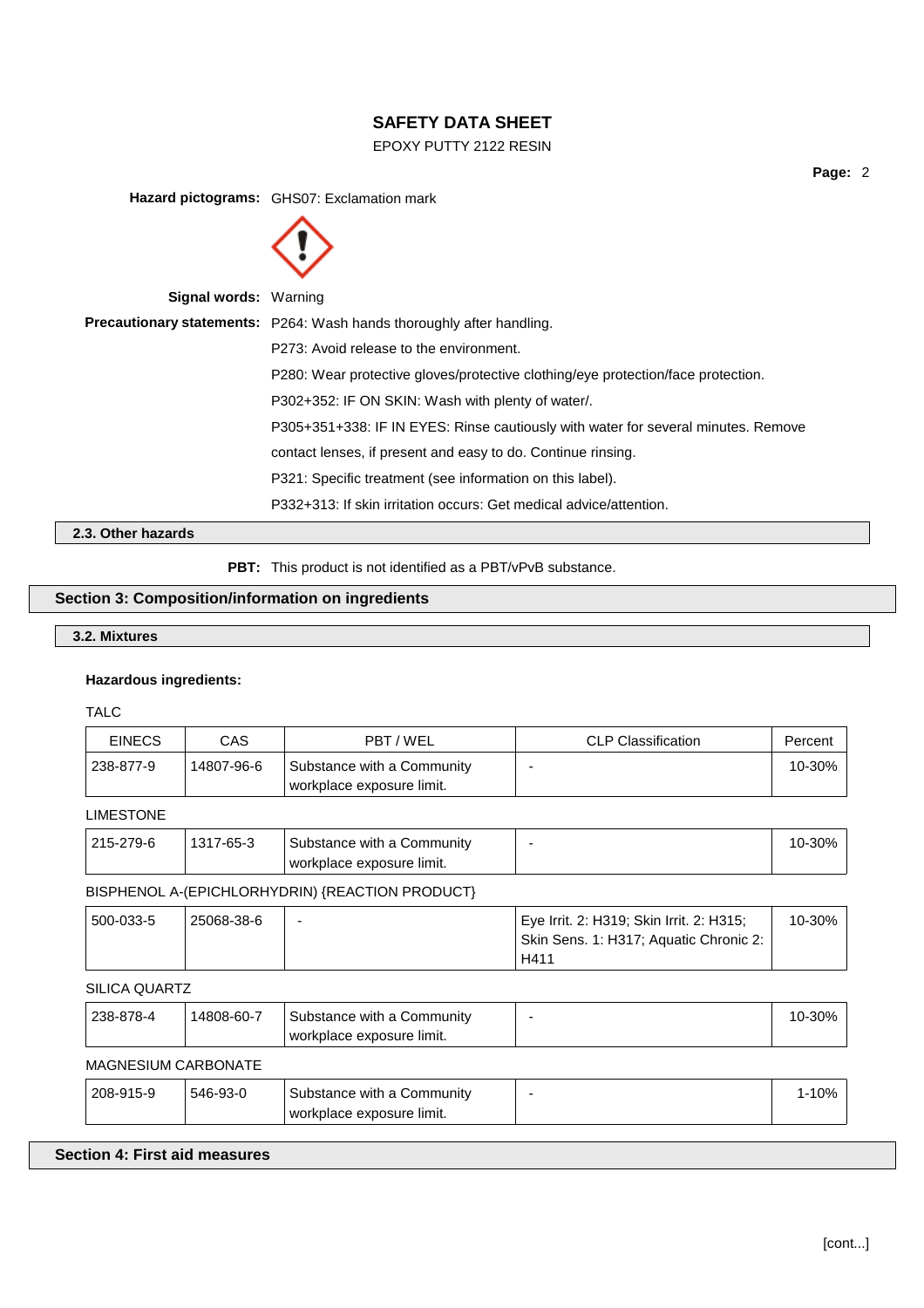## EPOXY PUTTY 2122 RESIN

#### **4.1. Description of first aid measures**

**Skin contact:** Remove all contaminated clothes and footwear immediately unless stuck to skin. Wash immediately with plenty of soap and water. Consult a doctor.

**Eye contact:** Bathe the eye with running water for 15 minutes. Consult a doctor.

**Ingestion:** Wash out mouth with water. Consult a doctor.

**Inhalation:** Remove casualty from exposure ensuring one's own safety whilst doing so. Consult a doctor.

#### **4.2. Most important symptoms and effects, both acute and delayed**

**Skin contact:** There may be irritation and redness at the site of contact.

**Eye contact:** The eyes may water profusely.

**Ingestion:** There may be soreness and redness of the mouth and throat.

**Inhalation:** Exposure may cause coughing or wheezing.

**Delayed / immediate effects:** Immediate effects can be expected after short-term exposure.

**4.3. Indication of any immediate medical attention and special treatment needed**

**Immediate / special treatment:** Eye bathing equipment should be available on the premises.

#### **Section 5: Fire-fighting measures**

#### **5.1. Extinguishing media**

**Extinguishing media:** Suitable extinguishing media for the surrounding fire should be used.

#### **5.2. Special hazards arising from the substance or mixture**

**Exposure hazards:** In combustion emits toxic fumes.

**5.3. Advice for fire-fighters**

**Advice for fire-fighters:** Wear self-contained breathing apparatus. Wear protective clothing to prevent contact

with skin and eyes.

# **Section 6: Accidental release measures**

#### **6.1. Personal precautions, protective equipment and emergency procedures**

**Personal precautions:** Do not attempt to take action without suitable protective clothing - see section 8 of SDS.

Do not create dust.

### **6.2. Environmental precautions**

**Environmental precautions:** Do not discharge into drains or rivers.

#### **6.3. Methods and material for containment and cleaning up**

**Clean-up procedures:** Transfer to a closable, labelled salvage container for disposal by an appropriate

method.

#### **6.4. Reference to other sections**

**Reference to other sections:** Refer to section 8 of SDS.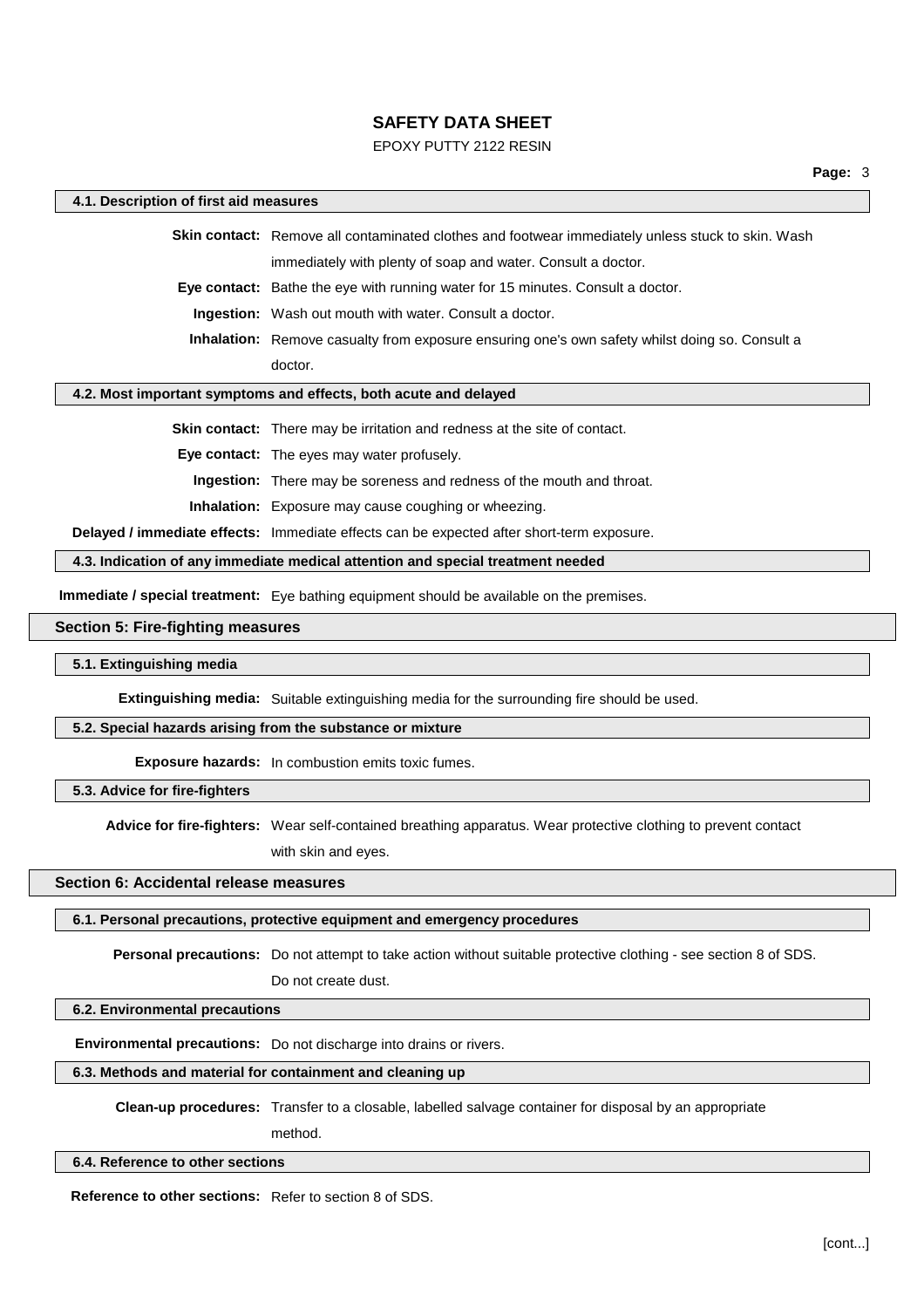## EPOXY PUTTY 2122 RESIN

## **Section 7: Handling and storage**

### **7.1. Precautions for safe handling**

**Handling requirements:** Avoid direct contact with the substance. Avoid the formation or spread of dust in the air.

### **7.2. Conditions for safe storage, including any incompatibilities**

**Storage conditions:** Store in a cool, well ventilated area. Keep container tightly closed.

**Suitable packaging:** Must only be kept in original packaging.

**7.3. Specific end use(s)**

**Specific end use(s):** No data available.

## **Section 8: Exposure controls/personal protection**

**8.1. Control parameters**

#### **Hazardous ingredients:**

**TALC**

| <b>Workplace exposure limits:</b> |                                |                                                                                                |                                                                                  | <b>Respirable dust</b> |              |
|-----------------------------------|--------------------------------|------------------------------------------------------------------------------------------------|----------------------------------------------------------------------------------|------------------------|--------------|
| <b>State</b>                      | 8 hour TWA                     |                                                                                                | 15 min. STEL                                                                     | 8 hour TWA             | 15 min. STEL |
| UK.                               |                                | ٠                                                                                              | ٠                                                                                | 1 $mg/m3$              |              |
| <b>LIMESTONE</b>                  |                                |                                                                                                |                                                                                  |                        |              |
| <b>UK</b>                         |                                |                                                                                                |                                                                                  | $4$ mg/m $3$           |              |
| <b>SILICA QUARTZ</b>              |                                |                                                                                                |                                                                                  |                        |              |
| UK.                               |                                | ٠                                                                                              | $\overline{\phantom{a}}$                                                         | $0.1$ mg/m $3$         |              |
| <b>MAGNESIUM CARBONATE</b>        |                                |                                                                                                |                                                                                  |                        |              |
| UK.                               |                                | ۰                                                                                              | ۰                                                                                | $4$ mg/m $3$           |              |
| <b>DNEL/PNEC Values</b>           |                                |                                                                                                |                                                                                  |                        |              |
|                                   | DNEL / PNEC No data available. |                                                                                                |                                                                                  |                        |              |
| 8.2. Exposure controls            |                                |                                                                                                |                                                                                  |                        |              |
|                                   |                                |                                                                                                | <b>Engineering measures:</b> Ensure there is sufficient ventilation of the area. |                        |              |
|                                   |                                | Respiratory protection: Respiratory protection not required.                                   |                                                                                  |                        |              |
|                                   |                                | Hand protection: Protective gloves. PVC gloves. Neoprene gloves. Nitrile gloves. Butyl gloves. |                                                                                  |                        |              |
|                                   |                                |                                                                                                | Breakthrough time of the glove material > 1 hour.                                |                        |              |
|                                   |                                |                                                                                                | Eye protection: Safety glasses. Ensure eye bath is to hand.                      |                        |              |
|                                   |                                |                                                                                                |                                                                                  |                        |              |

**Skin protection:** Protective clothing.

# **Section 9: Physical and chemical properties**

**9.1. Information on basic physical and chemical properties**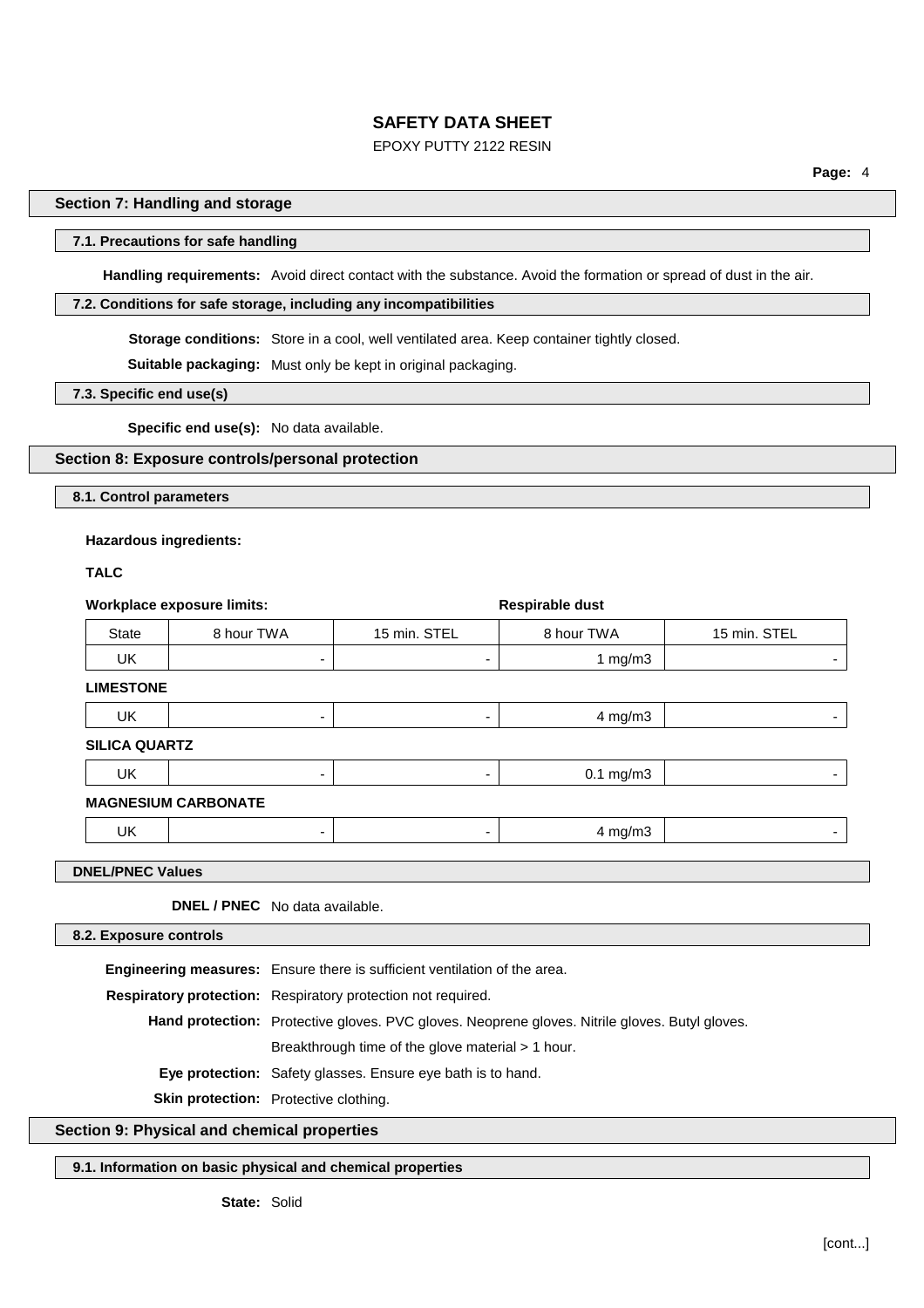## EPOXY PUTTY 2122 RESIN

**Colour:** Dark red

**Odour:** Barely perceptible odour

**Solubility in water:** Insoluble

**Flash point°C:** > 100 **Relative density:** 1.92 - 1.98

**Page:** 5

### **9.2. Other information**

**Other information:** No data available.

#### **Section 10: Stability and reactivity**

**10.1. Reactivity**

**Reactivity:** Stable under recommended transport or storage conditions.

**10.2. Chemical stability**

**Chemical stability:** Stable under normal conditions.

**10.3. Possibility of hazardous reactions**

**Hazardous reactions:** Hazardous reactions will not occur under normal transport or storage conditions.

Decomposition may occur on exposure to conditions or materials listed below.

## **10.4. Conditions to avoid**

**Conditions to avoid:** Heat.

#### **10.5. Incompatible materials**

**Materials to avoid:** Strong oxidising agents. Acids. Bases. Amines.

## **10.6. Hazardous decomposition products**

**Haz. decomp. products:** In combustion emits toxic fumes of carbon dioxide / carbon monoxide.

# **Section 11: Toxicological information**

#### **11.1. Information on toxicological effects**

**Toxicity values:**

| Route             | 3 pecies   | Test | `/alue | Jnits      |
|-------------------|------------|------|--------|------------|
| <sup>1</sup> ORAL | <b>RAT</b> | LD50 | 11400  | mg/kg<br>ັ |

#### **Hazardous ingredients:**

# **BISPHENOL A-(EPICHLORHYDRIN) {REACTION PRODUCT}**

| ' ORL      | <b>MUS</b> | LD50 | 15600         | mg/kg |
|------------|------------|------|---------------|-------|
| ' ORL      | <b>RAT</b> | LD50 | 11400 $mg/kg$ |       |
| <b>SKN</b> | <b>RBT</b> | LD50 | >20           | ml/kg |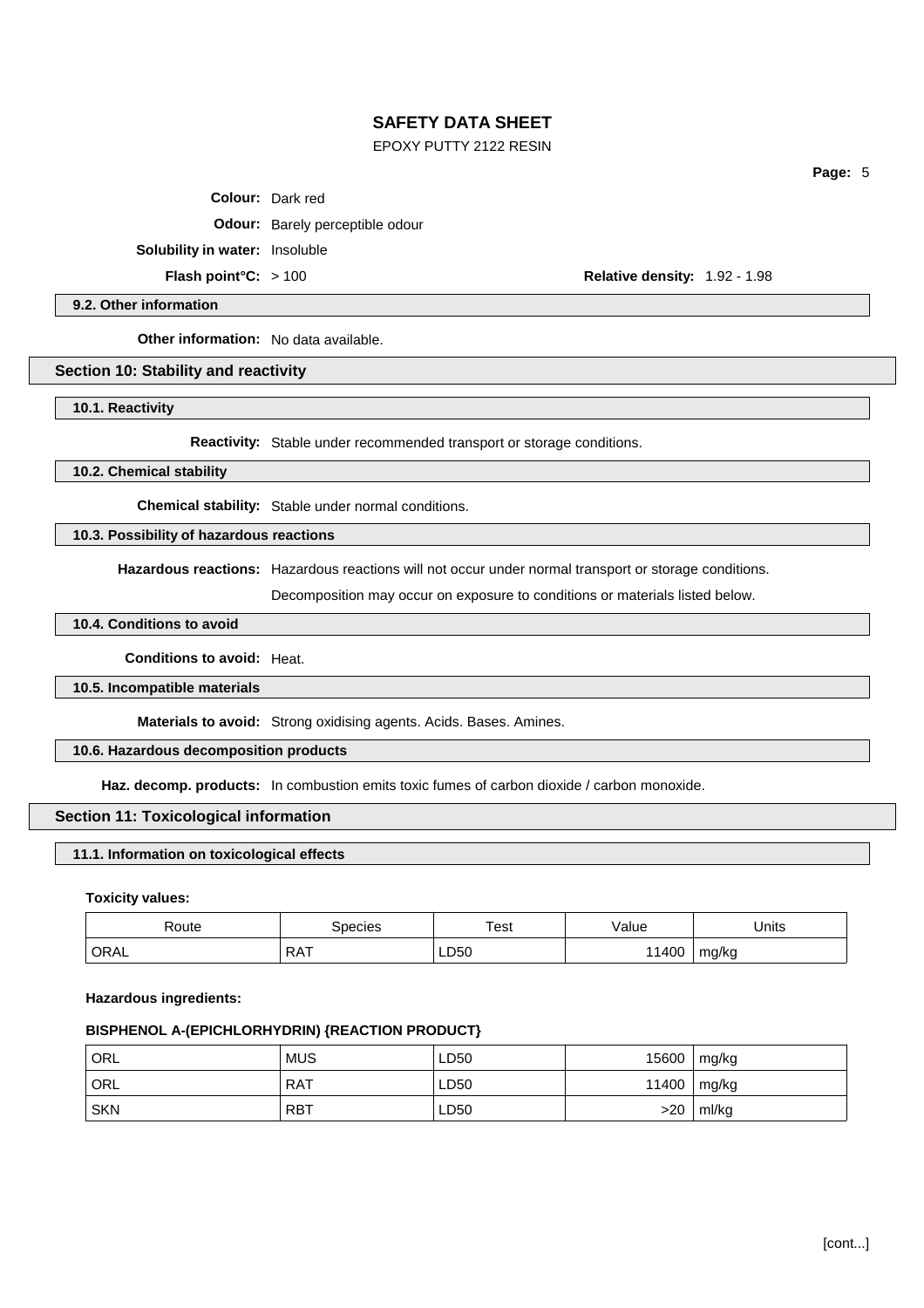## EPOXY PUTTY 2122 RESIN

**Page:** 6

#### **Relevant hazards for substance:**

| Hazard                         | Route | Basis                 |
|--------------------------------|-------|-----------------------|
| Skin corrosion/irritation      | DRM   | Hazardous: calculated |
| Serious eye damage/irritation  | OPT   | Hazardous: calculated |
| Respiratory/skin sensitisation | DRM   | Hazardous: calculated |

#### **Symptoms / routes of exposure**

**Skin contact:** There may be irritation and redness at the site of contact.

**Eye contact:** The eyes may water profusely.

**Ingestion:** There may be soreness and redness of the mouth and throat.

**Inhalation:** Exposure may cause coughing or wheezing.

**Delayed / immediate effects:** Immediate effects can be expected after short-term exposure.

## **Section 12: Ecological information**

**12.1. Toxicity**

**Ecotoxicity values:** No data available.

## **12.2. Persistence and degradability**

**Persistence and degradability:** Not readily biodegradable.

**12.3. Bioaccumulative potential**

**Bioaccumulative potential:** No bioaccumulation potential.

**12.4. Mobility in soil**

**Mobility:** Heavier than water. Insoluble in water.

# **12.5. Results of PBT and vPvB assessment**

**PBT identification:** This product is not identified as a PBT/vPvB substance.

**12.6. Other adverse effects**

**Other adverse effects:** Harmful to aquatic organisms.

### **Section 13: Disposal considerations**

| 13.1. Waste treatment methods |                                                                                                                      |  |
|-------------------------------|----------------------------------------------------------------------------------------------------------------------|--|
|                               | <b>Disposal operations:</b> Transfer to a suitable container and arrange for collection by specialised disposal      |  |
|                               | company.                                                                                                             |  |
| Waste code number: 08 04 12   |                                                                                                                      |  |
|                               | <b>Disposal of packaging:</b> Dispose of in a regulated landfill site or other method for hazardous or toxic wastes. |  |
|                               | Waste disposal No. 15 01 08.                                                                                         |  |
|                               | <b>NB:</b> The user's attention is drawn to the possible existence of regional or national                           |  |
|                               | regulations regarding disposal.                                                                                      |  |